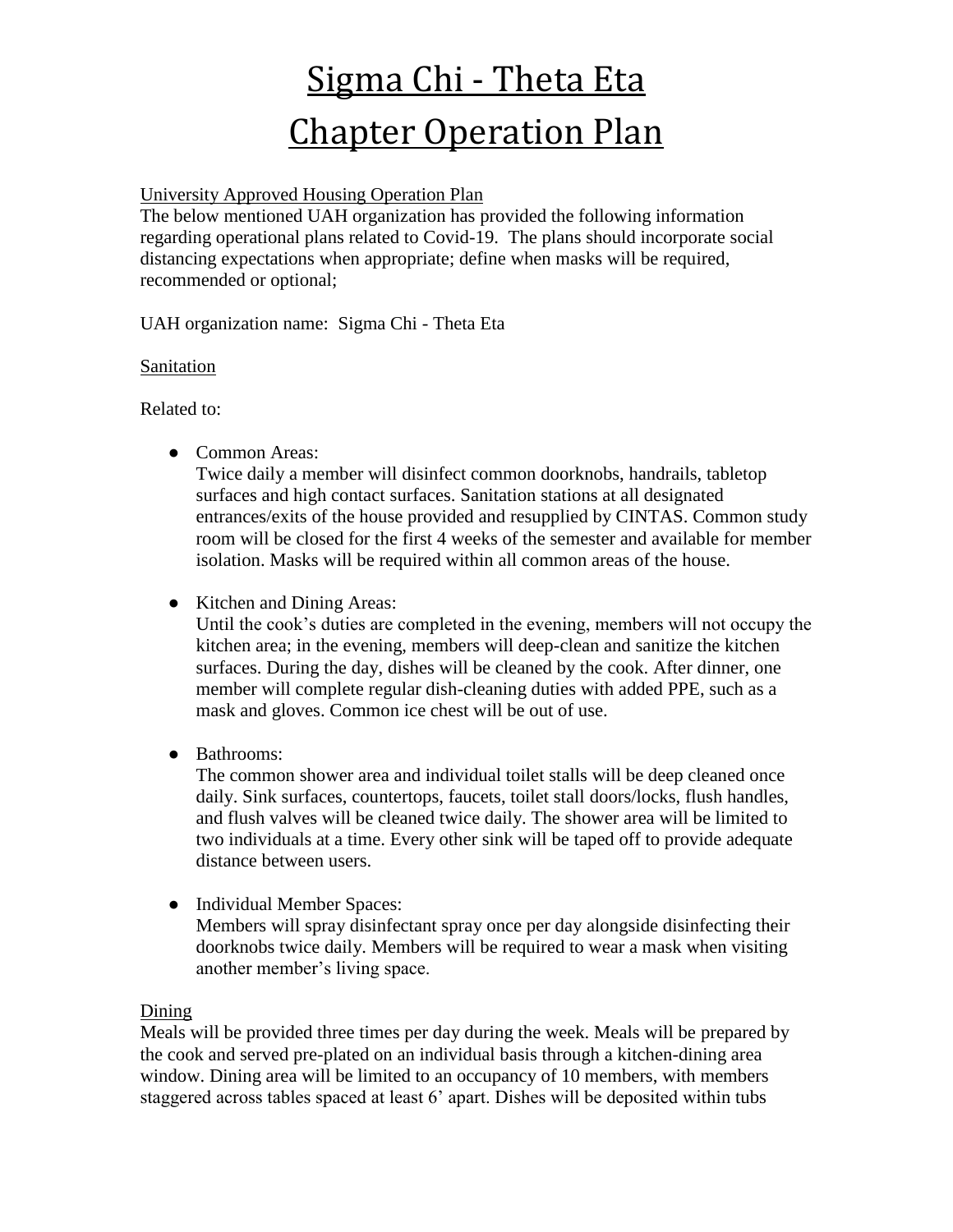# Sigma Chi - Theta Eta Chapter Operation Plan

containing soap water and retrieved at a later time by the cook to be cleaned and sanitized.

#### Shared and Common Spaces

Common areas will be limited to 10 members following proper social distancing guidelines. All members must wear masks when not within their living space. If a member uses common equipment/furniture they will clean it with sanitary wipes and/or disinfectant spray once finished. Members will avoid using anything that cannot be readily cleaned, such as upholstered furniture.

#### Sleeping

Rooms within the house are traditional, two person rooms. Roommates will sleep with heads at opposite ends of the respective bed and curtains will be hung between the beds wherever possible.

#### Visitor Policy

For the first four weeks of the semester, any individual who is not living within the fraternity house or the employed cook will not be allowed to enter the house unless special circumstances deem the visit necessary for house operations or member safety. If entering the house, visitors must utilize sanitation facilities provided at the building entrances as well as wear a mask. A visitor log will be kept gathering contact information to aid with contact tracing.

## Social Policy

The fraternity will host no social functions until Oct. 1 in order to mitigate risk and ensure member safety. No alcohol will be allowed in common areas of the house until Oct. 1 to dissuade member gatherings. Should the fraternity desire to host a function after this date we will abide by any local and national guidelines of social distancing and/or safe practices available at that time. Members are expected to wear a mask in public if social distancing is not possible. Members who choose to engage in social activities outside of the fraternity house must do so practicing proper guidelines. Members who return to the house after such activities will be required to proceed directly to their living space for the remainder of the night, with any movement through the house limited to what is necessary, such as bathroom routines. Members will be encouraged to not travel outside of Rolla for the first four weeks of the semester or longer if conditions warrant.

## Isolation/Quarantine Plan

In the event of a positive case, the student will have the option to return home, isolate within the chapter defined spaces or within University isolation housing as available. Roommates or those in very frequent contact will have an option to self-quarantine within their facility, utilize University quarantine spaces as available or return home.